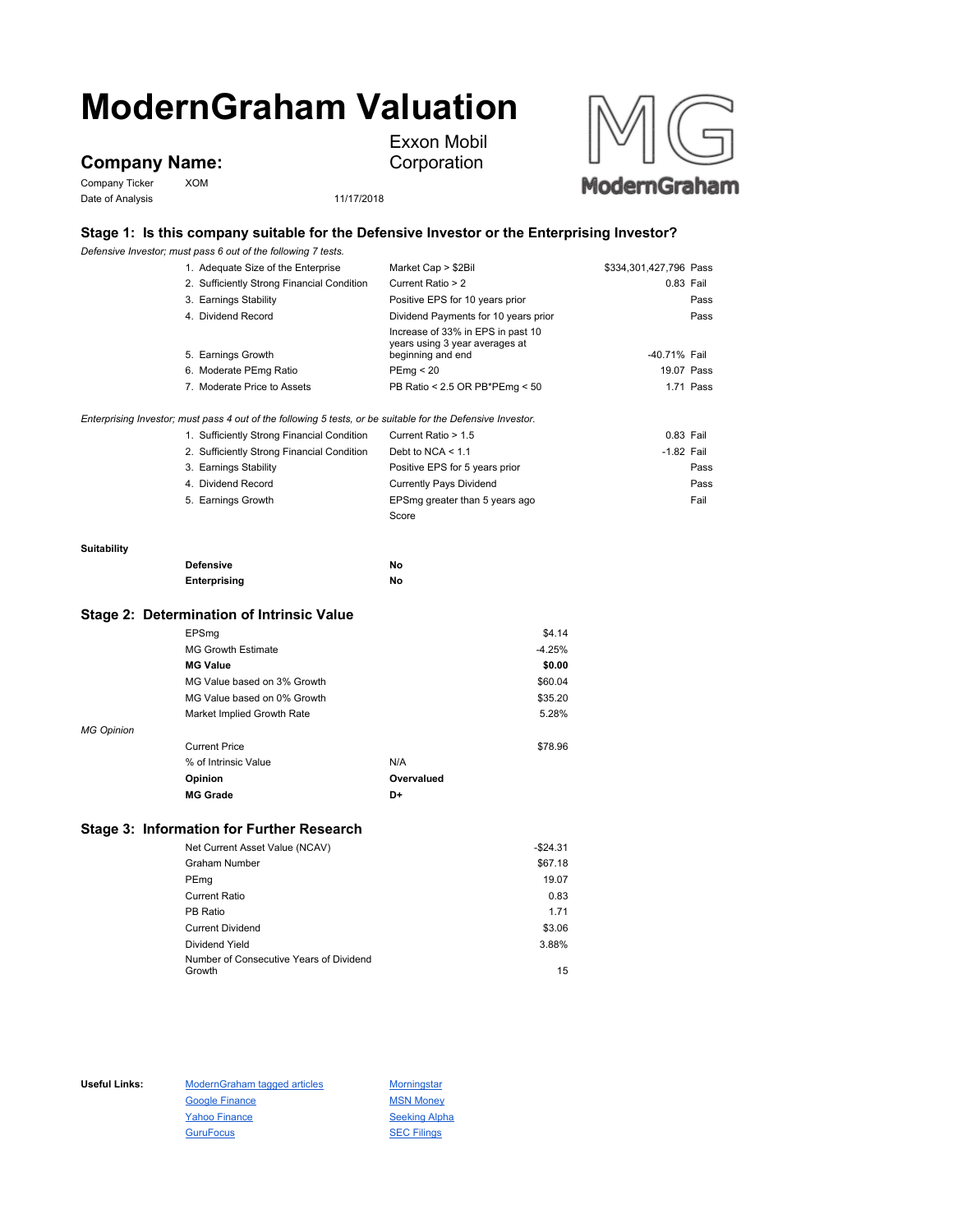| <b>EPS History</b> |        | <b>EPSmg History</b>                 |                   |
|--------------------|--------|--------------------------------------|-------------------|
| Next Fiscal Year   |        |                                      |                   |
| Estimate           |        | \$4.53 Next Fiscal Year Estimate     | \$4.14            |
| Dec2017            | \$4.63 | Dec2017                              | \$4.32            |
| Dec2016            | \$1.88 | Dec2016                              | \$4.80            |
| Dec2015            | \$3.85 | Dec2015                              | \$6.64            |
| Dec2014            | \$7.60 | Dec2014                              | \$7.98            |
| Dec2013            | \$7.37 | Dec2013                              | \$7.82            |
| Dec2012            | \$9.70 | Dec2012                              | \$7.83            |
| Dec2011            | \$8.42 | Dec2011                              | \$6.90            |
| Dec2010            | \$6.22 | Dec2010                              | \$6.28            |
| Dec2009            | \$3.98 | Dec2009                              | \$6.35            |
| Dec2008            | \$8.66 | Dec2008                              | \$7.17            |
| Dec2007            | \$7.26 | Dec2007                              | \$6.06            |
| Dec2006            | \$6.62 | Dec2006                              | \$5.05            |
| Dec2005            | \$5.71 | Dec2005                              | \$3.96            |
| Dec2004            | \$3.89 | Dec2004                              | \$2.96            |
| Dec2003            | \$3.23 | Dec2003                              | \$2.38            |
| Dec2002            | \$1.68 | Dec2002                              | \$1.88            |
| Dec2001            |        | \$2.21 Balance Sheet Information     | 9/1/2018          |
| Dec2000            |        | \$2.52 Total Current Assets          | \$53,975,000,000  |
| Dec1999            |        | \$1.13 Total Current Liabilities     | \$65,288,000,000  |
| Dec1998            |        | \$1.14 Long-Term Debt                | \$20,624,000,000  |
|                    |        | <b>Total Assets</b>                  | \$354,628,000,000 |
|                    |        | Intangible Assets                    | \$0               |
|                    |        | <b>Total Liabilities</b>             | \$157,797,000,000 |
|                    |        | Charge Outetanding (Diluted Average) | 4.271.000.000     |